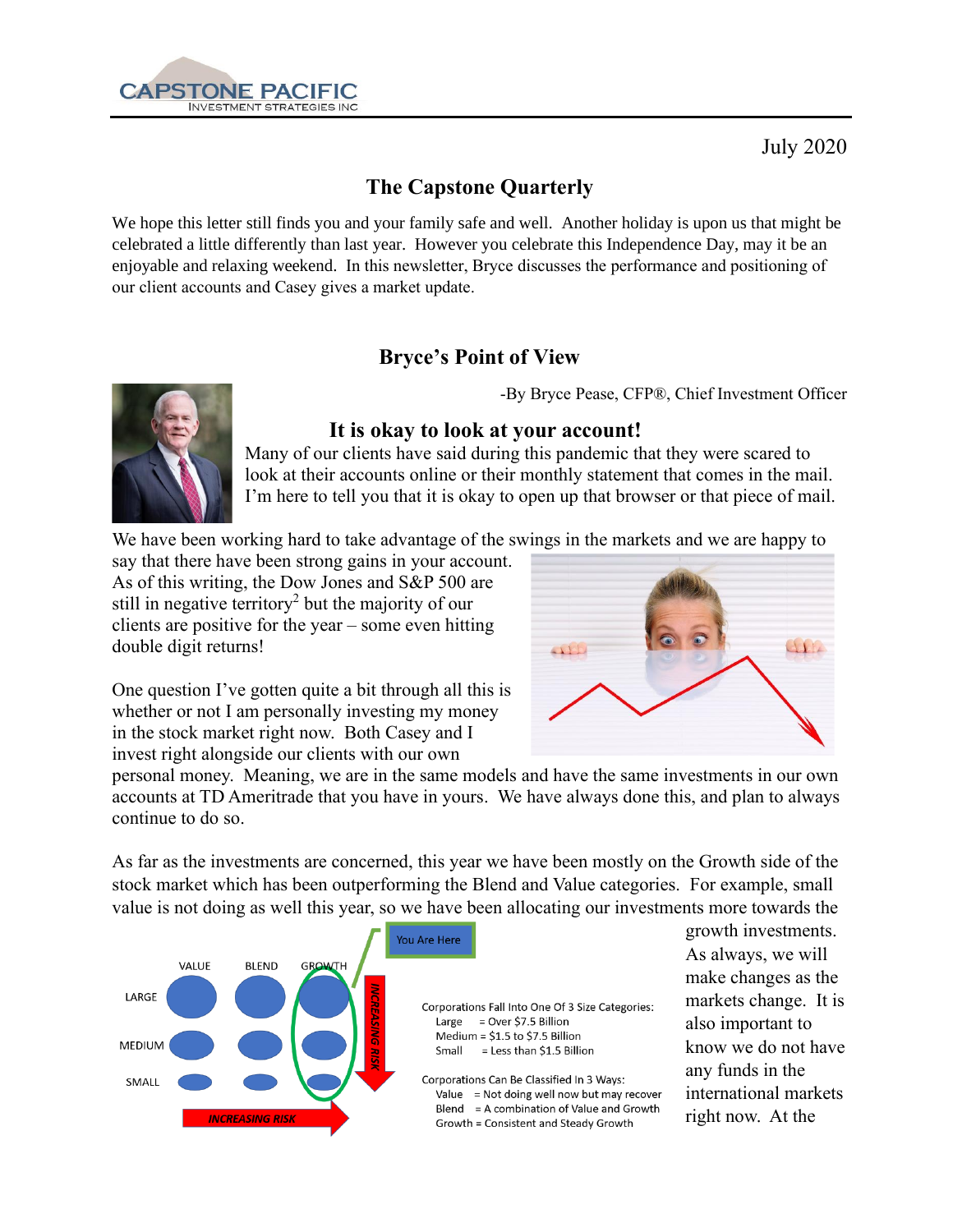moment we believe there is too much risk for the potential return. Always remember that you have a team in place who are constantly monitoring the markets and trying to choose the best investments for all of us.

## **Casey's Corner**

-By Casey Morris, CFP®





You're on the highway, drumming your fingers along the steering wheel and humming to the music on your radio when suddenly you look at the speedometer. Woah! You are driving 83 miles per hour – and the speed limit is 65. Hoping the highway patrol is not around to see, you immediately press the

brakes. Has that ever happened to you? (Yeah, me neither. Wink-wink.)

Well, on Thursday, June 11, that's exactly what happened to the markets.

The Dow plunged over 1800 points. The S&P 500 fell by almost  $6\%$ .<sup>1</sup> It was the largest selloff since April. It is also a sign that investors have realized the markets may have been climbing too fast – well beyond the speed limit the economy has set.

Here's what I mean. Remember the brief-but-brutal bear market in March? Thanks to the coronavirus, the S&P fell from 3,386 points on February 19 to 2,237 just over a month later.<sup>2</sup> What started as anxiety over disrupted supply lines morphed into full-blown terror over the prospect of skyrocketing infections, bankruptcies, and unemployment. It was one of the fastest bear markets in history.

But in its wake came one of the fastest bull markets in history. From March 23 to April 8, the S&P rose roughly  $22\%$ <sup>2</sup>. And for the most part, the markets have kept climbing. By June 8, the S&P had climbed 44% in only two-and-a-half months!<sup>2</sup> It was an absolutely stunning turnaround.

But was the turnaround real? That's the question our clients have all been asking us. Because as the markets climbed, the economy fell.

As you know, we're in a historic recession right now. Since March, over 44 million people have filed unemployment claims.<sup>3</sup> The jobless rate currently sits at  $11.1\%$ .<sup>4</sup> (Although the Department of Labor has admitted that the real numbers are even worse than that. Thanks to a "misclassification error", previous months' rates should have been several points higher.<sup>4</sup>) And yet, the markets surged ahead. What gives?

What gives is that the rally was largely driven by two things: hope and fear. If that seems contradictory, bear with me. It will make sense in a moment.

The "hope" part of the equation was simple: After weeks of scary headlines, investors began to acclimatize to the coronavirus. When that happened, hope took over. Hope that government stimulus would work. Hope that jobs would return. Hopes that "the curve" would flatten and the pandemic brought under control. Hope that a vaccine would be discovered in record time. Hope that the economy would recover in a classic "V-shape", meaning it would be rebound out of a recession as quickly as it fell into one.

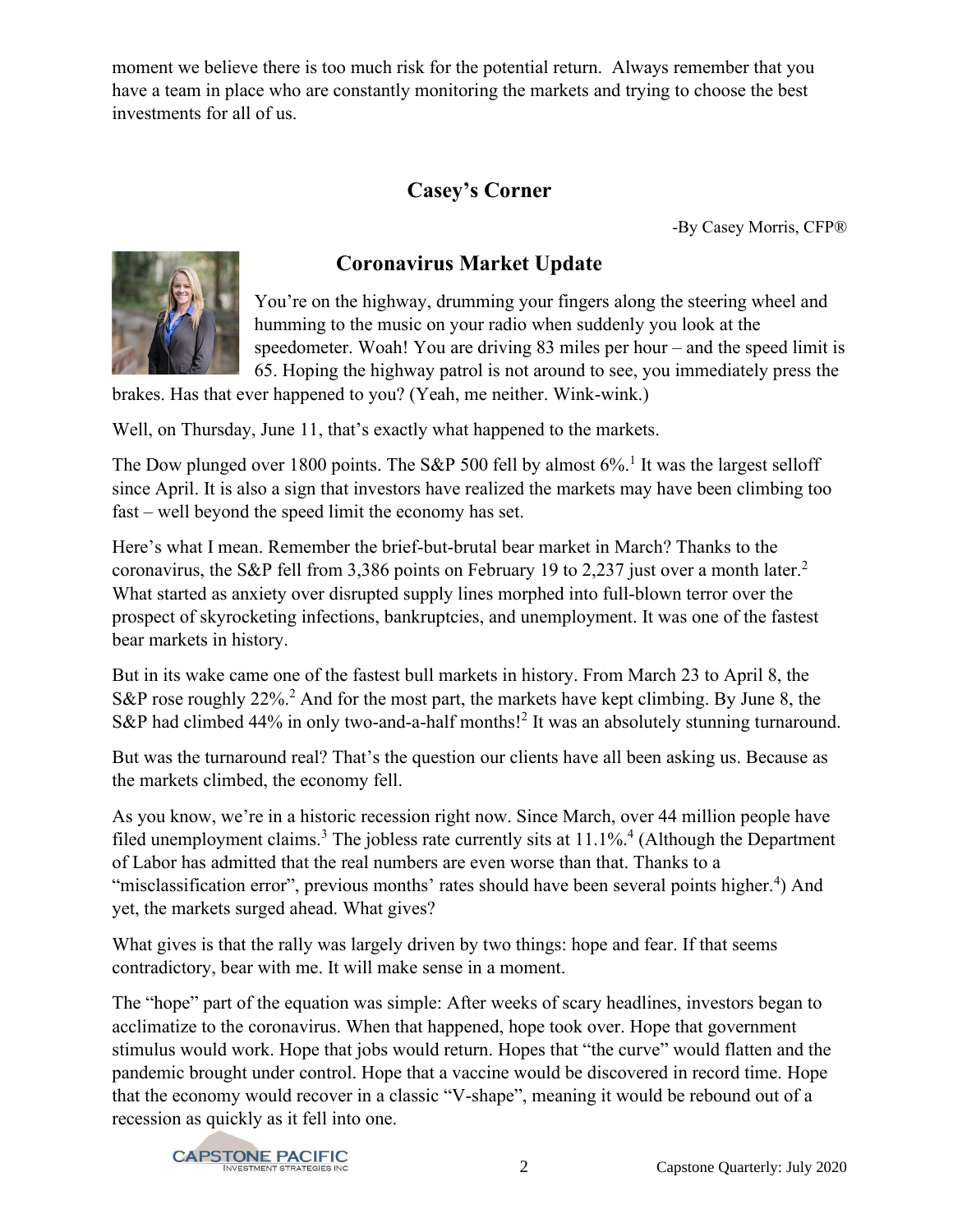Once hope established itself, fear quickly followed – the fear of missing out. FOMO, as it's popularly known, is a completely normal emotion, but it's also the bane of many a rational investor. The more the markets climbed, the more investors feared missing out on a historic rally, and all the on-paper profits that come with it. Even some companies that recently declared bankruptcy have seen their stock price rise nearly 50%!<sup>5</sup>

To be clear, a market rally was not really a surprise. History tells us that the stock market usually recovers fairly quickly after a pandemic.<sup>6</sup> Furthermore, because the markets move largely on what investors expect will happen in the future – as opposed to what's only happening right now – the bad economic data we saw in April and May was already priced in. If investors know we are in a recession but expect that recession to end quickly, a market rally is a natural result.

But now we return to my "speeding" analogy from the beginning of this letter. A rally is all well and good, but the higher stock prices go, the further they get from their underlying **fundamentals**. In investing, fundamentals are what you use to value a company or security. Earnings, revenue, assets, liabilities – the stronger these are, the more highly a company is likely to be valued. The economy has its own fundamentals, too. (Think unemployment, GDP growth rate, inflation, etc.) Right now, our economy's fundamentals are not particularly strong. By extension, many companies' fundamentals aren't particularly strong right now, either. While we at Capstone Pacific don't just rely on fundamental analysis to choose investments – we use *technical* analysis instead – when the markets get so far ahead of their fundamentals, it's like a driver who suddenly realizes he's speeding way beyond the limit.

So, what prompted investors to look at their speedometer? Several things. First is the simple realization that, despite the warmer weather and the easing of quarantine restrictions, COVID-19 is not going away anytime soon. I know – you're probably as sick of hearing about the pandemic as I am. But the fact remains that several states are seeing a dramatic increase in cases. In fact, fourteen states "have recorded their worst week yet for new coronavirus infections." <sup>7</sup> Hospitalizations are also on the rise.

Second is a sobering report from the Federal Reserve. Ever since the financial crisis, our nation's central bank has taken an increasingly important role in propping up the economy. So, when the Federal Reserve speaks, people listen. Chairman Jerome Powell warned that interest rates would probably be kept near zero for years to come – and that by the end of the year, the unemployment rate would still be around 10%.<sup>8</sup> On the heels of this statement came the news that, while the May job report was better than expected, and that jobless claims have dropped 10 weeks in a row, 1.5 million more Americans filed claims in the last week alone.<sup>3</sup>

A v-shaped recovery is not guaranteed. The story is not over. Investors looked at their dashboard and realized they were speeding.

So, what does this all mean for us? Is another market correction due? Or will the markets simply take a breather, and then keep climbing?

You can probably guess my answer: There's no way to know for certain. You see, trying to predict what the markets will do means we have to predict exactly what the virus will do. And no one – not even the most experienced epidemiologist or grizzled virologist – can do that. So, as investors, it doesn't make any sense to try. It just doesn't work! That's why we don't invest using

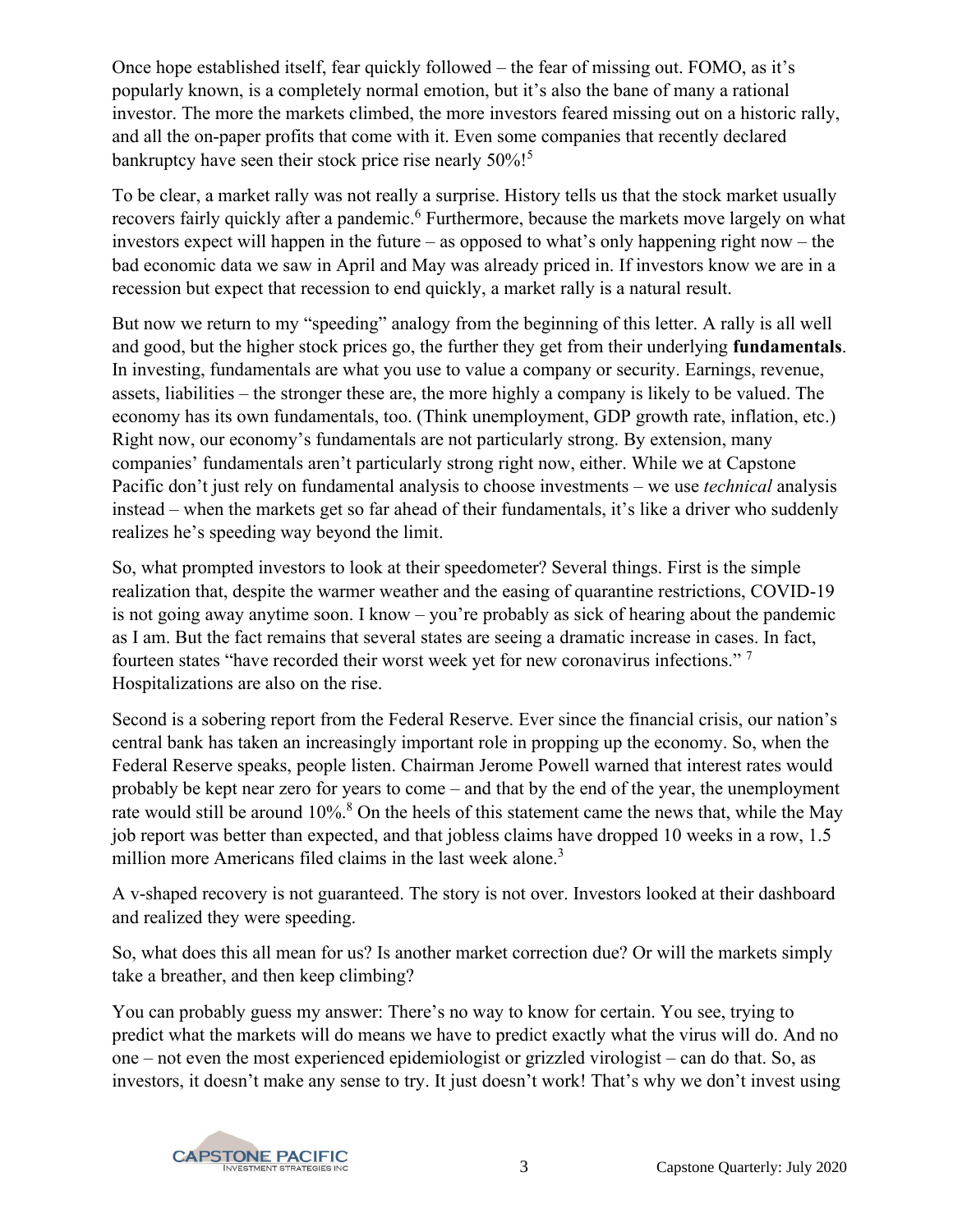economic predictions, or companies' fundamentals, or just holding onto everything we own and hoping our portfolio will eventually go up.

The fact of the matter is that the markets are going to leap ahead and fall behind like they always do. As your financial advisor, I don't want you to participate in that kind of rollercoaster ride. Rollercoasters always end where they started. Buy-and-hold investing tends to leave you where you started, too! (Remember, after all was said and done, the S&P 500 finished 2013 almost exactly where it finished in 2000.<sup>2</sup> That's thirteen years of bull markets and bear markets, just to go around in circles.) That's why we're not going to invest based on hope for a vaccine or hope for a swift recovery. Instead, we'll continue to use indicators like relative strength, supply and demand, and trendlines. We'll continue to follow the rules we've put in place: Getting in the markets when they trend above a certain point and getting out when they trend below a certain point.

It helped us avoid the worst of March's market crash. It will help us in the future, too.

We cannot predict exactly whether the drop was the start of a market correction or just a blip. That's why we must remain prepared for more periods of volatility over the coming months. More good weeks and bad days. We should be prepared to speed up or hit the brakes depending on the road conditions. The good news is that, with our investment strategy, we have planned ahead.

We continue to live in an uncertain time. Investing during times of uncertainty can be stressful. But we made it through the market crash in March. If extreme volatility returns, we'll make it through that, too.

### **Did you know?**

We have a Facebook page! Well, we've had it for quite a few years now but have begun to post again more regularly. Find us on Facebook: @capstonepacific. Invite your friends.

Want to review your account but not comfortable coming to our office? No problem. We can review client accounts over the phone and virtually. We've been doing this for years with our clients located all across the country but of course now it has become very popular amongst those local to our office as well.

## **Finally…**

We released our new eBook a couple weeks ago detailing the various possibilities of an economic recovery, please let us know if you would like another copy.

Don't forget - deadlines to contribute to IRAs for tax year 2019 have been extended to July 15, 2020. If you would like to contribute to your IRA or Roth IRA for last year, you have a few more days to do so. Contact us for the information on how to make that contribution.

As always, if you have any questions about the markets, or about your portfolio, please let us know. We welcome your calls and emails. Also, feel free to share this report with others that may be interested.

Sincerely,

The Team at Capstone Pacific

P.S. If you ever run across anyone who could use our services or is unhappy with their current adviser's performance, we always appreciate it when you pass on our name.